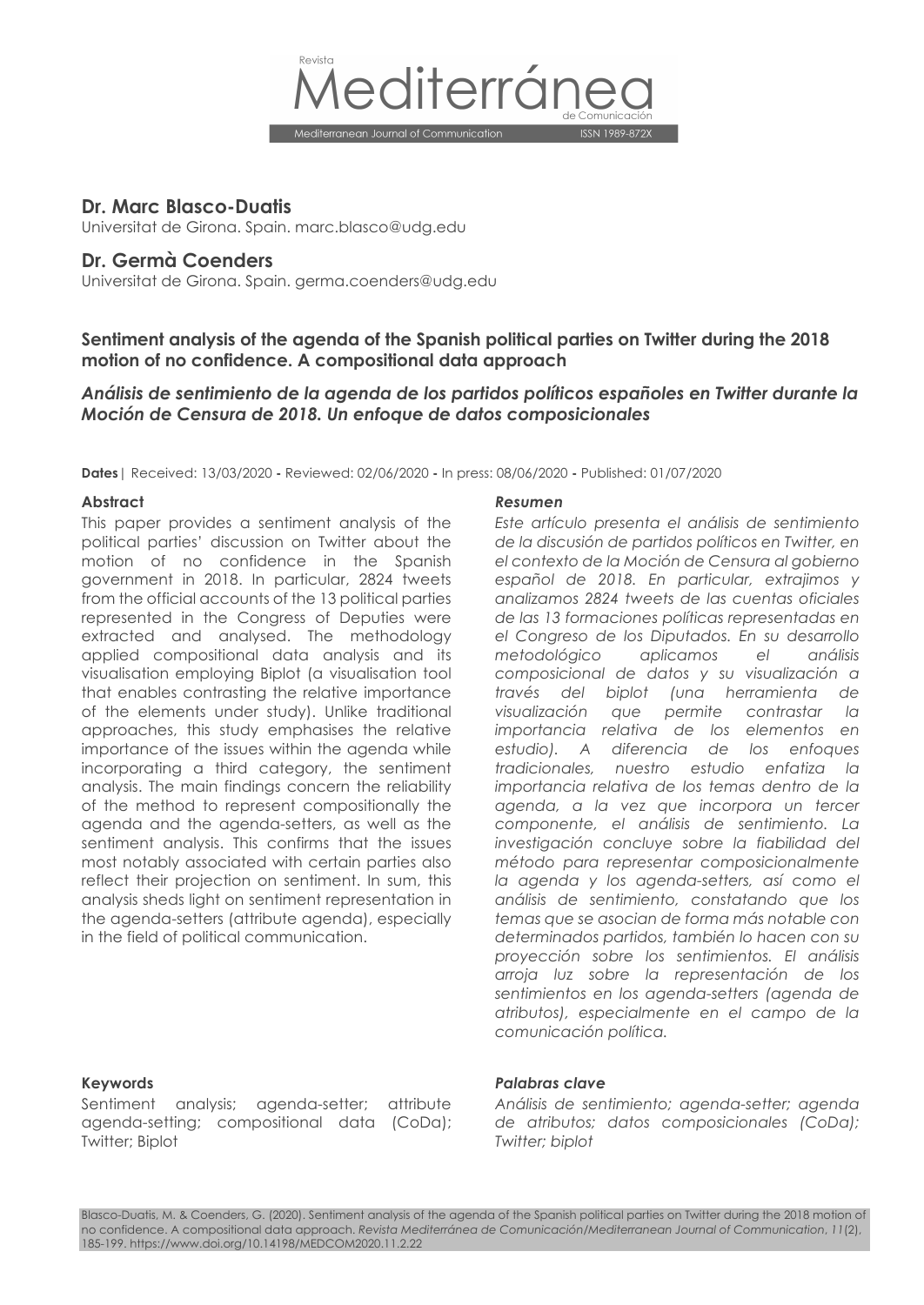## **1. Introduction**

The last decade was a testimony of the consolidation of social networks as an important channel through which the political leaders convey their discourses, making them more accessible to their potential voters (Golbeck et al., 2010; Conway et al., 2015; Graham et al., 2016). The professionalization of political discourse in the networks was not only meant as another form of political communication capable of influencing the social sphere, but also, at the same time, it has proven its capacity to influence the political and media agenda. Within this media-social ecosystem, Twitter was established as one of the main political spaces of spreading information to a growing audience (Conway et al., 2015), appearing as a reference platform in order to gather information, efficiently connect with potential voters and follow the activity of the sources (Parmelee, 2013). In this way, Twitter claims to be the standardised tool by which connections among parties, journalists and audiences are established, especially during the election campaign processes (Jungherr, 2016), thus being an important channel to measure the reactions of the public opinion on behalf of the political action. For this reason, the inherent interactivity of the platform has significantly fostered the exposition of citizens in the political discussion and the ideological confrontation (Guo et al., 2016).

Twitter has been established as one of the most important global platforms in terms of its immediacy in diffusing information among the society (Yousuf Al-Aama, 2015). The most outstanding socio-political events of the last years like the Egyptian revolution in 2011, the election of Trump, the referendum for peace in Colombia, Brexit, or the most recent movements like #MeToo or #FridaysForFuture, constitute a current evidence. The new dynamics in the relation among the media and the audiences propose a greater pluralism in the media sphere, carrying the traditional model of political communication through an unprecedented transformation of the interaction among their principal agents. All of this is part of a systemic reformulation process of the dynamics of power and influence, where the message is not transferred to the public unidirectionally from the traditional, but it is understood as a construct which is fed and developed through the horizontal and convergent interaction of the various actors and platforms (Scolari et al., 2019). So much so, that in the last decade, from the academy, the investigation in the field of political, media and public agendas has been especially focused in the study of digital media as new spaces to influence the construction of the contents that are dealt within (Meraz, 2009).

During the second quarter of 2018, the Twitter platform registered 338 million profiles worldwide and 4.9 million in Spain. Their users published an average of 500 million tweets per day in the whole world (Statistic Brain, 2018). Moreover, it is significant that the number of active users on Twitter exceeds 22% of internet users in the world (Kayser and Bierwisch, 2016). These statistics reflect the global spread of this social network and its potential impact. Besides having a global coverage of the main daily issues, it provides a space that allows to share opinions easily, using various content resources, including text, images, and links, in contrast to many other social media platforms. It also provides almost real-time access to the posts through the API, boosting it as an efficient platform to contrast large scale states of opinion almost in real time. In this sense, we decided to focus on Twitter as the main source of data, among other social networks, in order to carry out the analysis proposed in the study.

In this context, the emotional dimension of a political discussion in the social media turns out to be of particular importance, since an emotional debate on a controversial issue often develops in a more dynamic and unpredictable way than an objective discussion (Kušen et al., 2017). Thematic analysis methods have contributed to classifying and comprehending the emerging interests among the public on the basis of the various agendas. However, the complexity of the studies referring to the dynamics of emission-reception make the analysis of the generated sentiments in these discursive actions a difficult task (Fan and Gordon, 2014). This is why case studies about real-world political events are of particular interest, since they contribute to the understanding of human behaviour, to detecting patterns and to identifying generic approaches in order to analyse the behaviour of the actors involved in managing the on-line social networks (see, for example, Ahmadian et al., 2017; or Ferrer-Rosell et al., 2019, 2020b).

The sentiment analysis on Twitter has been used in a wide spectrum of areas related with governance and public trust, that range from the prediction of resentment against the government politics to the prediction of general elections' results (Tumasjan et al., 2010; Calderon et al., 2015). This emerging field aims to comprehend and predict such behaviour, and even though this area of study is still evolving and generates a lot of enthusiasm, there is a constant debate about the effectiveness of the use of sentiment analysis on Twitter to predict elections and other events of the real-world.

Regarding research on the use of Twitter in the political agenda, scholars have been initially interested in the way in which the platform influences in determining the creation of such thematic agenda for the main communication media (Jungherr, 2014; Wallsten, 2014), but it has gone far beyond that (Calvo and Aruguete, 2020). The analysis has also centred the interest of researchers in the study of the second level agenda (or attribute agenda), where the objective is to decipher the given focus on the subject, which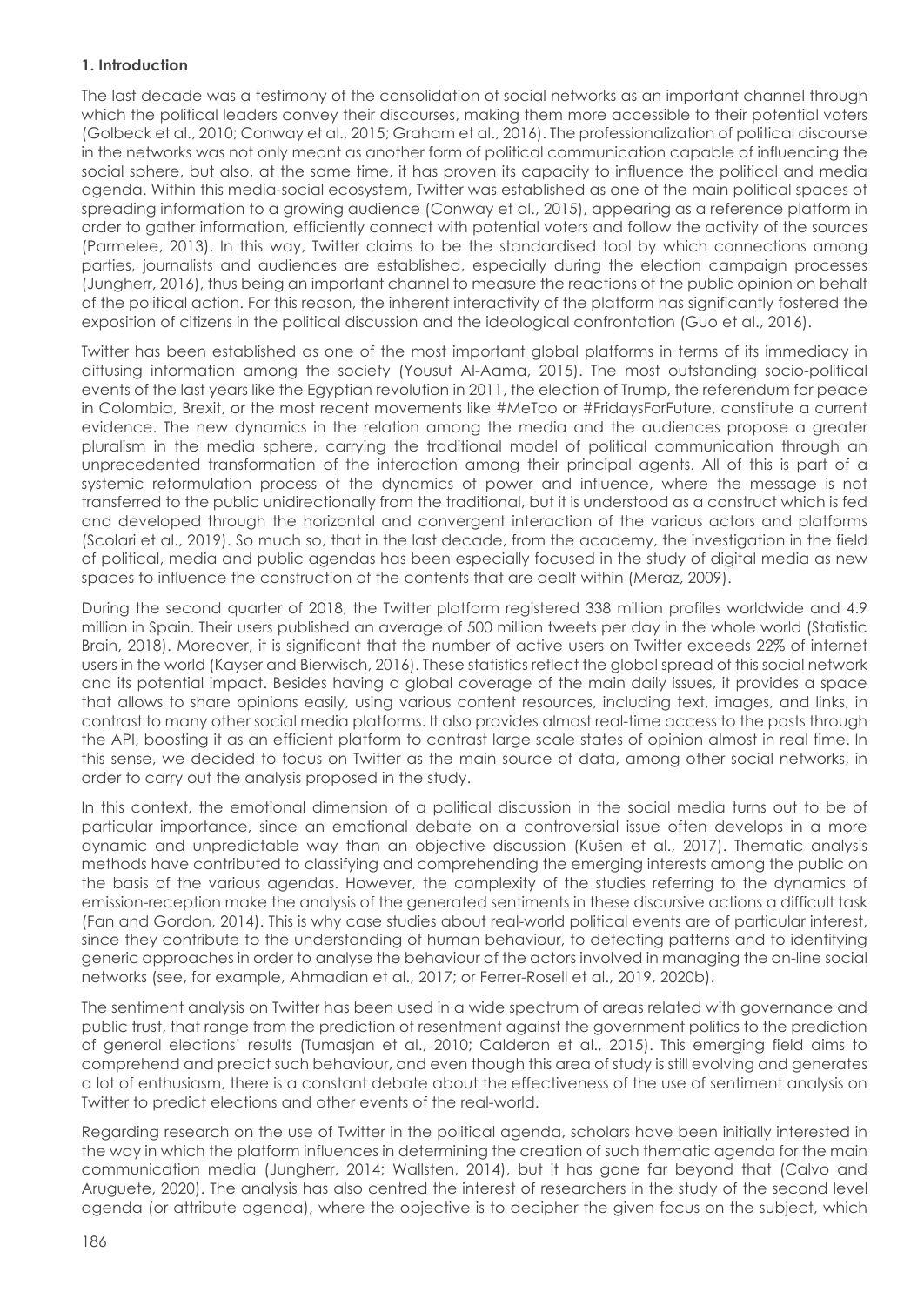relates undoubtably with sentiment analysis. A recent example is that of Lee and Xu (2018). Another field of study is that of dynamic relations among agendas (Neuman et al., 2014). In the same way, by the method of social networks analysis, it has been studied what has arrived to be termed third level agenda, in which the associations between perceived themes for different audiences have been revealed (Guo and Vargo, 2015).

From the beginning of the study of the agenda-setting theory it is supported that certain media or social agents rise, or intend to rise, as mediators of information, in an praxis based on including or emitting certain themes in a scenario of content hierarchy (McCombs and Shaw, 1972; McCombs, 2004). As a result, the relations between those that we can call agenda-setters, or at least they pretend to be, and the contents (themes on the agenda), were traditionally studied from a descriptive standpoint, by counting repetition frequencies of a theme, or through the Spearman correlations, where only the order in the theme's ranking is registered and any other kind of information is omitted.

Unfortunately, the traditional methods of analysis mentioned above do not actually centre the analysis on the relative importance of the themes of the agenda, nor do they provide visualisation tools. To resolve this limitation, in the last years work has begun with the application of compositional data analysis (CoDa) in the field of political communication (see Blasco-Duatis et al., 2018a, 2018b, 2018c, 2019). CoDa is the standard statistical methodology which is applied when the researcher is interested in the relative importance of the parts of a whole (Aitchison, 1986).

In our research, we focus especially on a well-known data visualisation tool, the compositional biplot, that allows us to see which themes are prioritised by which political parties (that act or try to act as agenda*setters* when they use their Twitter accounts), which topics change their presence proportionally, and which parties have a similar behaviour according to the themes, having in mind that what is important does not reside in the volume of information but in the relative weight of each theme for each party.

The innovative contribution of this article lies in posing a visualisation of compositional data that allows the attribute agenda to be represented, including the themes suggested by the political parties and the sentiments linked with the published messages on Twitter. In the first place, we employ the tool "Tweet Binder" to capture the published tweets through the official accounts of the political parties in study. Next, we apply a methodology based on content analysis to detect, on one hand, the themes that form the agenda and, in a second phase, the sentiments derived from the semantic and contextual constructions of those tweets. This serves in applying, in a third phase, a new type of compositional biplot which permits us to deal with more than one composition at the same time (Ferrer-Rosell et al., 2020c; Filzmoser et al., 2018; Kynčlová et al., 2016), where the focus lies in the proportions among the various themes of the agenda, sentiments, the relative importance of both for the agenda-setters and the relation between themes and sentiments.

In sum, in this article we not only provide a compositional study of the agenda and the agenda-setters in Twitter (a theme that has been already been developed in the seminal work of Blasco-Duatis et al., 2019) but we extend the compositional analysis in a second level, the sentiment analysis, which carries a value, from what we modestly know, that has not been explored so far in a compositional way in the field of political communication. We specifically compile and analyse 2824 tweets from the 13 political formations represented in Spanish Deputy Congress in 2018. We gather a data set of thematic character, of the transmission and information about the sentiments of the agenda-setters, that are expressed within the content of the messages. The rest of this work is structured in a section presenting the methodology, which is divided in two sub-sections consisting of a first process of codification-categorisation, and a second one of compositional visualisation of the data. Further on, the results over the sentiment analysis of the agenda on Twitter by the political parties in the context of the no confidence motion to the government in 2018, will be presented.

## **2. Methodology**

The methodological proposal that we present constitutes a novel contribution in the field of sentiment analysis of political communication, since it applies the analysis and visualisation of compositional data in a study that, along with representing the mapping of the agenda, incorporates a third element, the sentiment analysis (attribute agenda). The method is developed in a first phase through the content analysis of the set of themes processed during the motion of no confidence to the government in 2018 by the main Spanish political parties on Twitter (first level agenda), and the sentiment codification derived from the semantic constructions of each tweet (second level agenda). In a second stage, and since the quantity is not comparable because the number of tweets and analysed sentiments is different in each party, we are interested in relative measurements. What is actually important in this assumption is the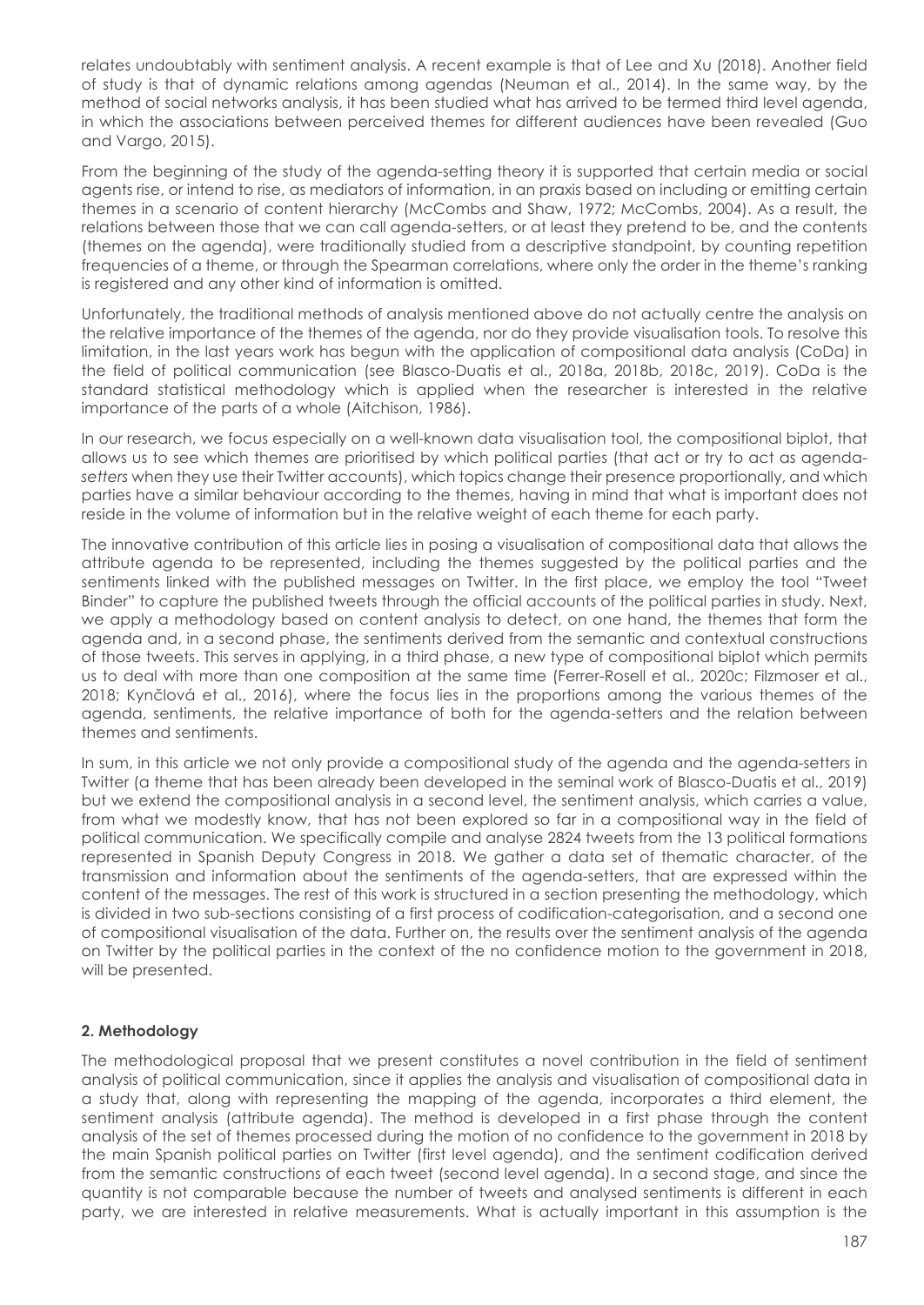appearance percentage of a theme of the agenda or sentiment (category) in each political party (or agenda-setter), as well as the relations among them. In the literature this compositional approach is used to analyse data that entail relative information, when the focus lies in the proportions between the different vectors-categories, or themes of the agenda and sentiments, and their agenda-setters or political parties (Aitchison, 1986).

## **2.1. Selection and codification of the tweets**

There is a common affirmation in the field of sentiment analysis, that successful results depend, to a large degree, on the specific development that has been used to gather the set of data to be studied. In this sense, most of the methodological approaches in this field employ systems based on supervised techniques of automatic and statistical learning. Even though they have proven to be quite successful in the past-and not only in the field of sentiment analysis, but also in the majority of text extraction and information retrieval applications- their obvious disadvantage, in terms of functionality, is their limited applicability in domains of data different from those they were designed for (Pang and Lee, 2004). Also, the codification of sentiments requires a system that provides a measurement of the semantic orientation of the text, and not only about the particular terms, limiting a lot the use of traditional models based on text mining, that are usually found in the use of manually developed dictionaries to which a valence modifier is associated.

For this reason, the present article considers that the manual codification of each tweet not only ensures an assertive thematic clarification (theme of the agenda), but at the same time, it permits to define with higher precision the sentiment derived from the semantic context. Even though it is true that in some cases a content can be associated with certain key words easy to detect with this method (i.e. the concept *machismo,* clearly associated with gender politics), in other cases it is not possible (i.e. the concept *dialogue*, that according to context can refer to the necessity of discussing about the Catalan independence process, or against dialoguing with certain leaders or parties involved in said process).

Starting from this conception, we apply content analysis (Berelson, 1952; Krippendorff, 2004; Wimmer and Dominick, 2006) adapted to the Twitter environment. We collect a data base with the sequence of the set of tweets published on the official Twitter accounts of the parties represented in the Parliament in the time of the motion, referred to as: PP (Partido Popular); PSOE (Partido Socialista Obrero Español); UP (Unidas Podemos, the regional "confluencias" and also the integration of IU); C's (Ciudadanos); EAJ-PNV (Euzko Alderdi Jeltzalea - Partido Nacionalista Vasco); ERC (Esquerra Republicana de Catalunya); PDeCAT (Partit Demòcrata Català); Compromís (Compromís); Bildu (Euskal Herria Bildu); CC (Coalición Canaria); NC (Nueva Canaria); FA (Foro Asturias); and UPN (Unión del Pueblo Navarro). The total number of tweets gathered during the 6 days of the study (from 29 of May to 3 of June 2018), that included the two days prior to the first session of the parliament debate (1st of June) until the two days after the second debate and the approval of the motion (3rd of June), was: PP, 247 tweets; PSOE, 463 tweets; UP, 180 tweets; C's, 491 tweets; EAJ-PNV, 61 tweets; ERC, 493 tweets; PDeCAT, 226 tweets; Compromís, 184 tweets; Bildu, 216 tweets; CC, 130 tweets; NC, 91 tweets; FA, 19 tweets; and UPN, 23 tweets. The last two regional parties (FA and UPN) were discarded from the compositional study due to lack of data representation in comparison with the sample of parties in the study.

Following Blasco-Duatis et al. (2019), a list of eighty topics related with the coding of the set of tweets analysed, was compiled. Subsequently, and for conceptual similarity, the topics were grouped into 12 categories from which only 9 with sufficient representative entity were selected, hereinafter named top9: (1) Catalan independence (application of the article 155 of the Spanish constitution, referendum 1-O, separatism, independence, TV3, Bildu and Otegui on the Catalan independence, parallelism with the Basque process, formation of the Government of Generalitat de Catalunya, President of Parliament Carme Forcadell's birthday, appointment of the Consellers of Generalitat); (2) territorial policy (autonomy policy, strictly territorial questions, regional competences, multinationalism, Canary Islands' Day, the fall of the Podem municipal government in the city of Badalona); (3) economy-employment (General Budgets of Spain, regional funds, pensions, taxes, municipal capital gains tax, PNV against UPN in the blocked European investments, global economic crisis); (4) corruption (commission of inquiry into the irregular financing of Partido Popular, the Bárcenas case, positions of trust, the Dolores de Cospedal case, the RTVE Court of Auditors case, the Orihuela mayor case, the Daniel De Alfonso case, the commission for the corruption of Partido Popular at the Congress, informative manipulation on corruption); (5) gender (gender violence, La Manada case, equality, family conciliation, cases of church abuse); (6) European policy (steel agreement, debates at the European Parliament, relations of the EU countries with Spain, European policy associated with the Catalan case); (7) education-culture (pact on Basque education, education commission at the Congress, new Valencian toponyms, Sant Andreu de la Barca Secondary School case, universities, research, university grants); (8) social policies-health (Menas, surrogacy, dependency,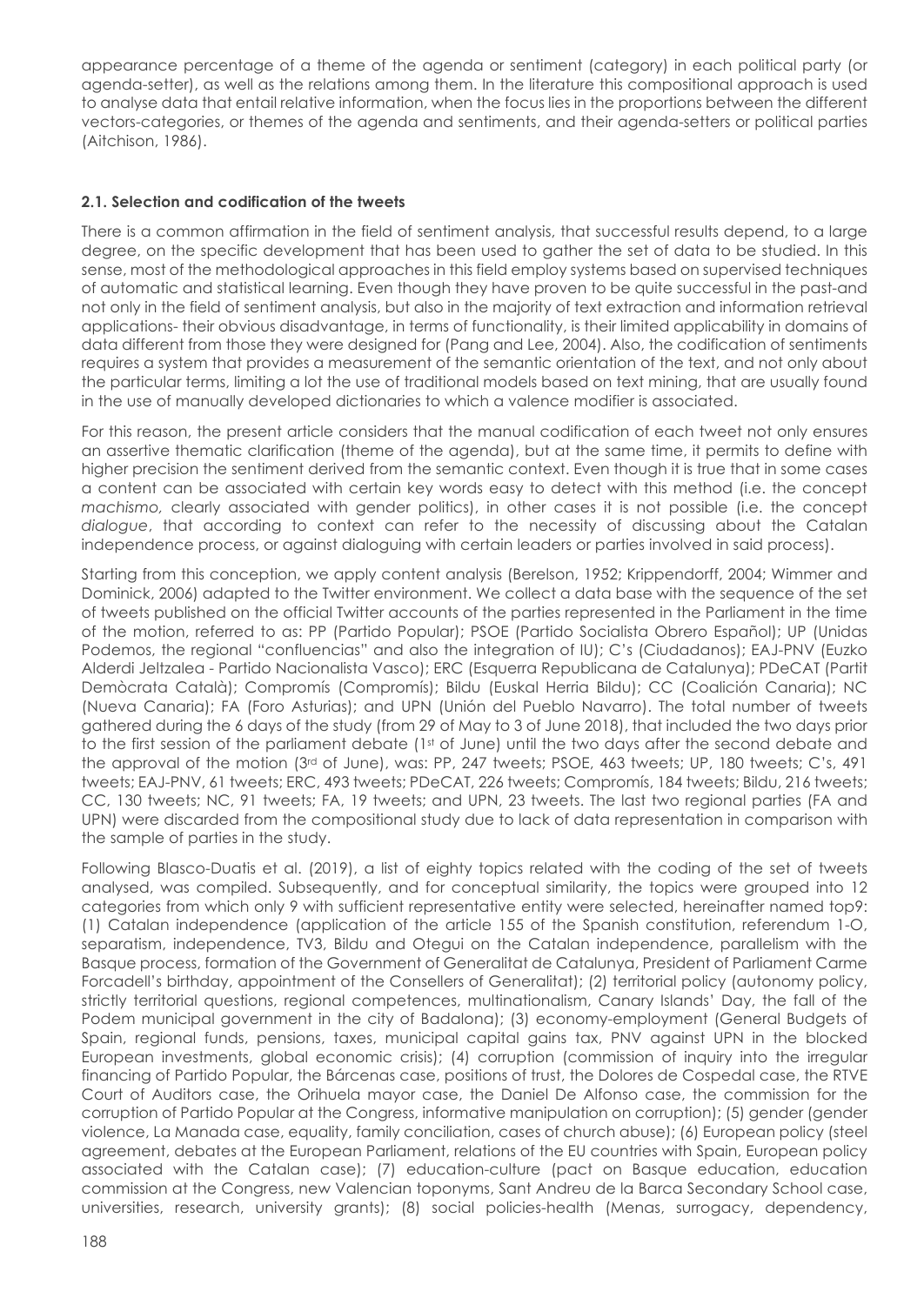environment, sustainability, adapted sport, freedom of expression, social emergency, vote to repeal the Ley Mordaza, health, drug trafficking in Campo de Gibraltar); (9) regeneration policies (change of government, two-party system, health of democracy, health of institutions). It should be noted that in the process of coding the tweets it was deemed appropriate to categorise each one with as many topics (categories) as identified in their text. That is how there are various tweets that have been categorised in two or more categories (i.e. a tweet about the implications of the Catalan independence in an EU country has been coded with two themes (6) European politics and (1) Catalan independence).

At the same time, and related with the sentiments' codification process, most of the published works in the field have focused on the dual approach of "approval or rejection", that is to obtain a positive or negative qualification (Turney, 2002). An additional step of this model implies an intention to determine the textual indicators not only by a binary classification, but also establishing a scale of intermediate sentiments that are associated with certain semantic and context constructions. In this sense, and following the pioneer work of Moreno-Ortiz and Pérez Hernández (2013) about the sentiment analysis of the messages in Spanish on Twitter, we decided to establish the following categories: VP (positive, in favour); P (more positive than negative, more in favour than against); NEUT (neutral, neither positive nor negative, of informational character); N (more negative than positive, more against than in favour); VN (negative, against); NONE (no sentiment is associated, usually derived from tweets linked to the activities' agenda of the party or its representatives). So, unlike the process of codification-categorisation described before about the themes of the agenda, we attribute a single sentiment to each tweet. In a compositional level, the application of this method is particularly important in its representational phase, since it does not only permit the study of the themes by their issuers (agenda-setters), but it also transforms the analysis in a three-component study and adds the sentiment composition to the specific interactions of the agenda.

#### **2.2. Analysis and visualisation of data**

Following Marine-Roig and Ferrer-Rosell (2018), Ferrer-Rosell et al. (2019, 2020a, 2020b, 2020c), and Ferrer-Rosell and Marine-Roig (2020), the analysis of contents and communication styles centres its interest in the relative importance of such contents and styles, that is their proportions, which turns such analysis into a compositional analysis (Aitchison, 1986; Van den Boogaart et al., 2013; Egozcue and Pawlowsky-Glahn, 2016; Filzmoser et al., 2018; Greenacre, 2018; Pawlowsky-Glahn et al., 2015).

The *analysis of compositional data* is defined as the analysis of the parts of a whole when the interest lies on the relative size of their *D* elements, parts or components. A composition is expressed as a vector of positive parts:

$$
\mathbf{x} = (x_1 \ x_2 \ ... \ x_D) \quad \text{with} \quad x_j > 0, \ j = 1, 2, \dots, D \tag{1}
$$

In our case, the part *xj* represents the number of times that the content or theme appears in the tweets of a specific party. Compositional methods presuppose that two parties distinguished from the fact that one emits twice as much of each theme than the other, constitute of two identical parties concerning the research questions. Thus, such questions consider it to be trivial and of minor interest that some parties are more active in the networks than others, globally speaking, and therefore emit more of each theme.

To calculate a measurement of central tendency, taking into consideration such relative and not absolute importance of the themes, the geometric mean is used, and it is rescaled to an arbitrary total that is easily understood, for example 1 (proportions) or 100 (percentages).

To calculate a measure of association, in this type of data correlations are disregarded and replaced by the concept of *proportionality*. If two themes *j* and *k* move proportionally, their ratio remains stable and the logarithm of their ratio has zero variance.

$$
var\left(ln\frac{x_j}{x_k}\right) = 0.
$$
 (2)

Thus, the correlation matrix is substituted by the so-called *variation matrix,* which contains such variances of logarithms of ratios calculated for every possible theme pair *j*=2,3,...,*D*; *k*=1,2,...,*j*-1. Like the correlation matrix, it is symmetrical. As commented, the value zero implies a perfect direct association between two themes. Instead, there is not any upper threshold that indicates a perfect inverse association. High values of the variance indicate that the two themes do not vary proportionally.

As stated in (2), the logarithms of ratios, termed log-ratios, play a fundamental role in the analysis of compositional data. The *transformation with centred log-ratios (clr)* indicates the relative importance of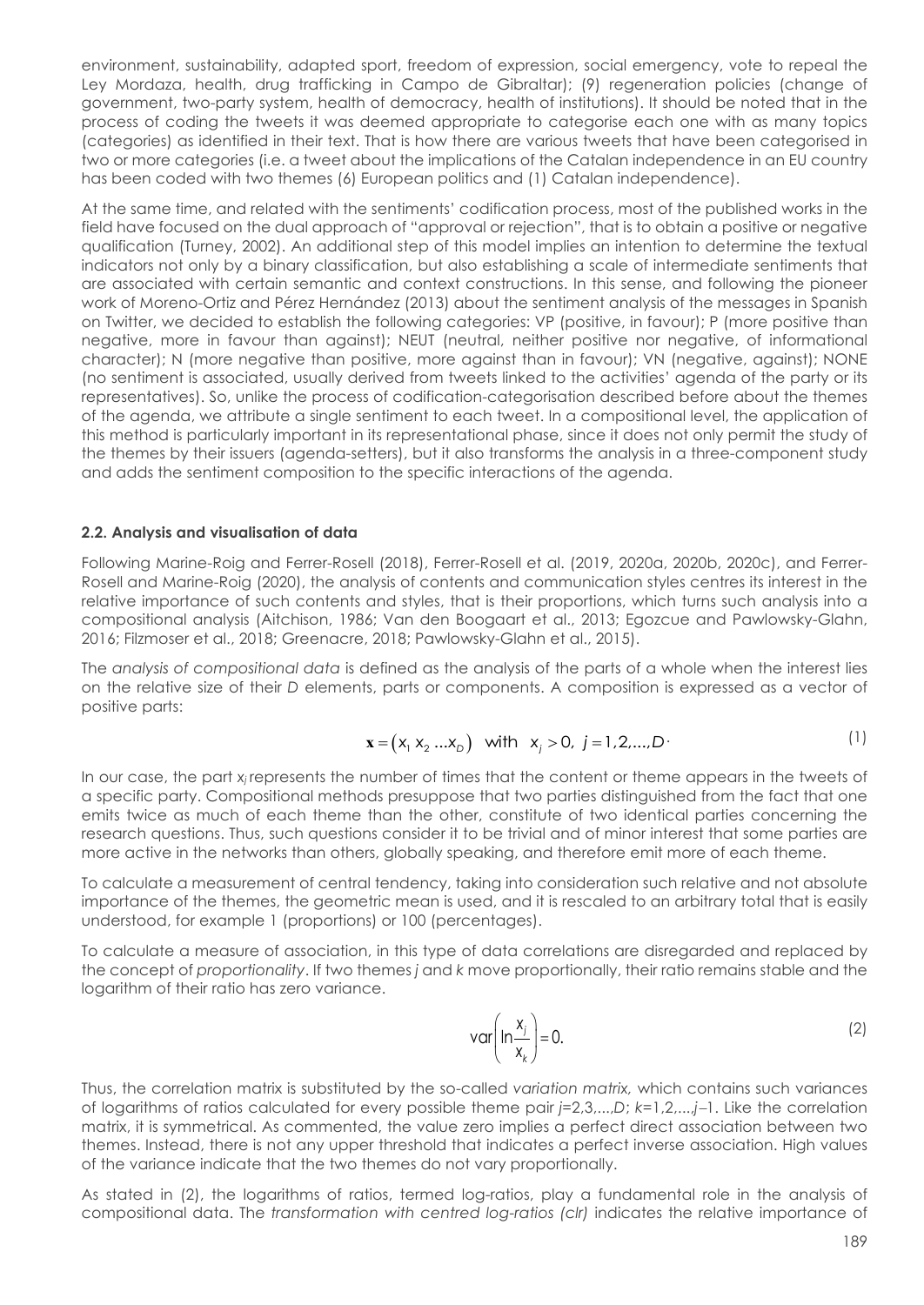each theme, regarding the other themes present in the composition. One way to understand this transformation is comparing each part with the geometric means of the rest (Filzmoser et al., 2018):

$$
clr(\mathbf{x}) = \frac{D-1}{D} \left( ln \left( \frac{x_1}{\frac{D\sqrt{X_2 X_3 ... X_D}}{D}} \right) - ln \left( \frac{x_2}{\frac{D\sqrt{X_1 X_3 ... X_D}}{D}} \right) - ln \left( \frac{x_0}{\frac{D\sqrt{X_1 X_2 ... X_D}}{D}} \right) \right).
$$
(3)

When the data contain zeros (in our case, themes not often recurring that are not treated in any message of a specific party) the log-ratios cannot be calculated, therefore it is necessary to somehow deal with the zeros before the analysis. In content analysis this corresponds to the so-called *count zeros,* and is usually treated by Bayesian imputation methods, as it is recommended in Martín-Fernández et al. (2015).

In the same way as classical statistical analysis, the analysis of compositional data requires graphic tools for data visualisation. A very useful tool is the *compositional biplot* (Aitchison and Greenacre, 2002; Egozcue and Pawlowsky-Glahn, 2016), and more specifically the *compositional covariance biplot.* It is the standard biplot resulting from the *principal component analysis* based on the covariance matrix of the transformed data with centred log-ratios. The biplot represents jointly the relative importance of the *D* contents or themes subjected to the *clr* transformation and the agenda-setters (in this case the political parties), in the first two dimensions of the principal component analysis. The themes are usually represented as vectors with origins in the centre of the coordinates and the agenda-*setters* as points. The biplot constitutes the best possible approximation of the original data in two dimensions. The quality of this approximation is indicated by the variance percentage explained by those first two dimensions.

In the *covariance biplot* the main interpretational element is the *between the extremes of the theme vectors.* Such distance is approximately proportional to the standard deviation of the log-ratio between the two involved themes, in other words, the square root of (2). Extremes of the vectors that are close to each other indicate themes that keep an approximate proportionality, in the sense, for example, of theme pairs that if the proportion of one is doubled in certain political parties, the proportion of the other is doubled as well. Extremes far from each other indicate the contrary, in the sense, for example, of theme pairs that if the proportion of one increases in certain parties, the proportion of the other decreases.

The biplot also permits to visualise the approximate importance of each theme for each party, in relative terms. If we *project the parties orthogonally* (we "drop" them forming a 90-degree angle in the direction defined for each theme vector), the direction indicated by the theme vector points towards the parties with a higher content of the theme, relatively speaking, identifying, in this way, which themes contribute to distinguish each party from the rest.

More recently, biplots with more than one composition have been developed (Ferrer-Rosell et al., 2020c; Filzmoser et al., 2018; Kynčlová et al., 2016) that allow to complement the traditional interpretation which has been explained within the same composition, with the relationship between compositions. The present article constitutes the first compositional content analysis in using this tool.

Given the centred log-ratios of a second composition y (in our case the number of times that each one of the *S* sentiments is expressed in the tweets of each party):

$$
clr(\mathbf{y}) = \frac{S-1}{S} \left( ln \left( \frac{y_1}{s\sqrt[4]{y_2y_3...y_s}} \right) ln \left( \frac{y_2}{s\sqrt[4]{y_1y_3...y_s}} \right) ... ln \left( \frac{y_s}{s\sqrt[4]{y_1y_2...y_{s-1}}} \right) \right)
$$
(4)

the biplot of two compositions is constructed from an analysis of principal components based on the covariance matrix between the *D*+*S* centred log-ratios. In this biplot, the distances between the extremes of the vector of the same composition, are interpreted on the same way as described. The parties can be projected orthogonally upon any vector of any composition. Additionally, the cosines of the angles between the vectors of different compositions are approximately equal to the correlations between their corresponding centred log-ratios, and therefore between their relative importance. Let us remember that two parallel arrows in the same direction correspond to an angle of zero degrees, whose cosine is one and indicates the maximum positive correlation; that two parallel arrows in the opposite direction correspond to an angle of 180 degrees, whose cosine is minus one and indicates the maximum negative correlation, and that two perpendicular arrows correspond to an angle of 90 degrees, whose cosine is zero and indicates no correlation. Thus, acute angles indicate positive correlation and obtuse angles negative.

It is advisable that *D* and *S* are of the same type of magnitude, otherwise one of the two compositions could dominate the analysis, which can result in poor quality of the representation of the other.

The replacement of the zeros was done with the R package "zCompositions" (Palarea-Albaladejo and Martín-Fernández, 2015) with the command cmultRep default options, which is the so-called *Geometric*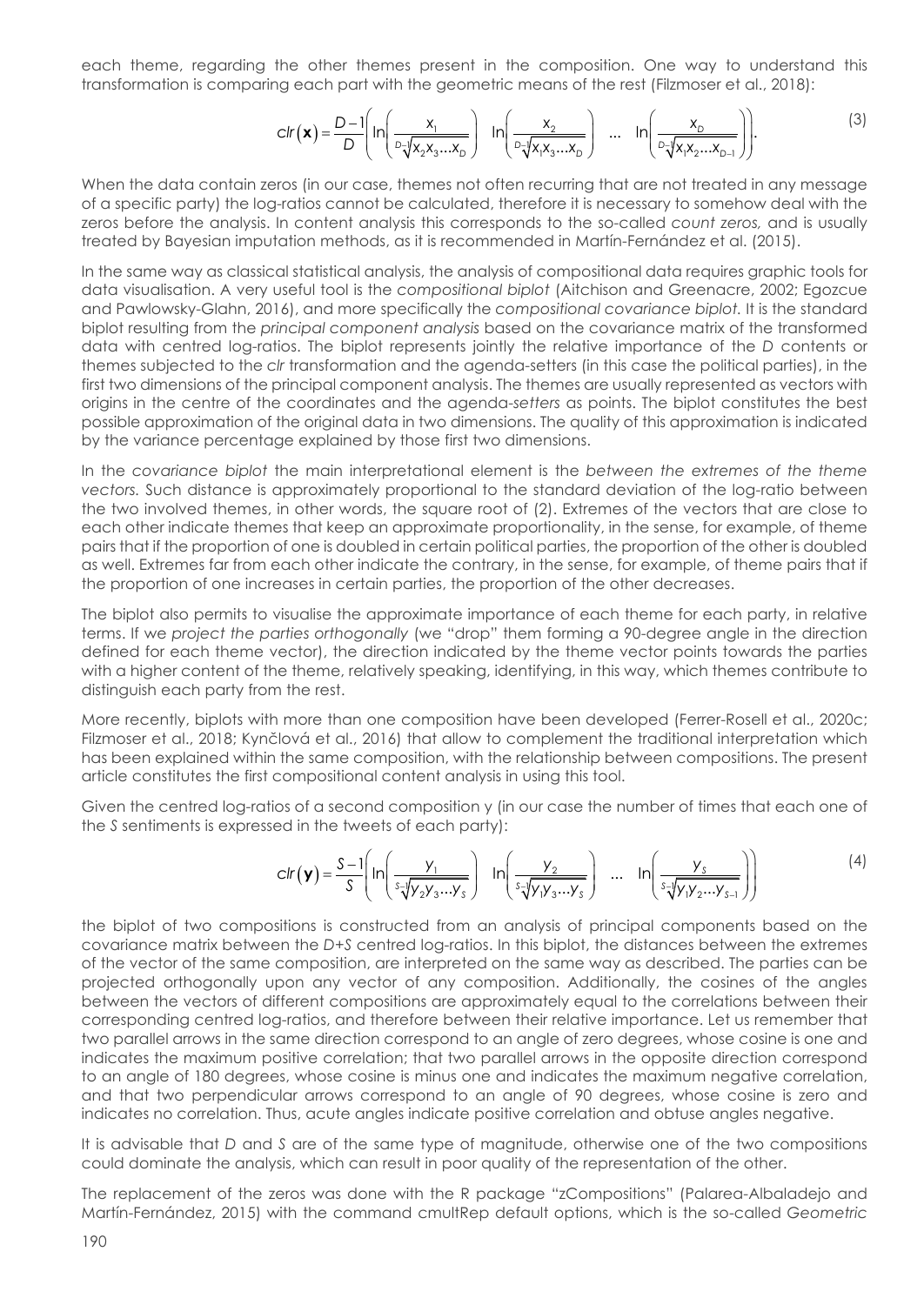*Bayesian Multiplicative* method (GBM) of Martin-Fernandez et al. (2015). The percentage of zeros, as recommended, was reduced, 6.1% in the contents' composition and 3.0% in the sentiments' composition. The rest of the analyses were done with the programme CoDaPack (Thió-Henestrosa and Martín-Fernández, 2005).

The advantages of using compositional data analysis, the biplots and the transformation by centred logratios have been treated both generally (Aitchison, 1986; Van den Boogaart et al., 2013; Filzmoser et al., 2018; Greenacre, 2018; Pawlowsky-Glahn et al., 2015) and also in the specific case of political communication studies (Blasco-Duatis et al. 2018a; 2018b; 2018c; 2019).

|                          | <b>VP</b> | P      | <b>NEUT</b> | N      | VN   | <b>NONE</b> |
|--------------------------|-----------|--------|-------------|--------|------|-------------|
| Original data out of 100 |           |        |             |        |      |             |
| Bildu                    | 46.3      | 10.7   | 7.0         | 8.4    | 22.0 | 5.6         |
| <b>PSOE</b>              | 60.7      | 10.4   | 7.1         | 3.0    | 17.5 | 1.3         |
| UP                       | 54.2      | 9.5    | 6.7         | 2.8    | 26.3 | 0.6         |
| Ranks                    |           |        |             |        |      |             |
| Bildu                    | 6.0       | 4.0    | 2.0         | 3.0    | 5.0  | 1.0         |
| <b>PSOE</b>              | 6.0       | 4.0    | 3.0         | 2.0    | 5.0  | 1.0         |
| UP                       | 6.0       | 4.0    | 3.0         | 2.0    | 5.0  | 1.0         |
| Centred log-ratios       |           |        |             |        |      |             |
| Bildu                    | 1.3       | $-0.1$ | $-0.6$      | $-0.4$ | 0.6  | $-0.8$      |
| <b>PSOE</b>              | 2.0       | 0.2    | $-0.1$      | $-1.0$ | 0.8  | $-1.8$      |
| UP                       | 2.0       | 0.3    | -0.1        | $-0.9$ | 1.3  | $-2.6$      |

#### **Table 1: Example of the differences between the traditional approaches of relative frequencies (above) and ranks (centre), with the compositional data approach with log-ratios (below)**

Source: Own elaboration

We summarise here some of the most important ideas with a small example. Compared with the traditional approaches of using the original data referred to a common total, and transforming the data as ranks, the approach presented here is one that takes into consideration the differences in the relative importance of the themes and sentiments. Table 1 shows a fragment of the sentiments' composition for three parties. The biggest difference in absolute value is encountered between Bildu and PSOE regarding the VP sentiment. Even so, the difference in relative terms between 60.7 and 46. 3 is only 31%. The biggest difference in relative terms is encountered between Bildu and UP regarding the NONE sentiment. The difference in relative terms between 5.6 and 0.6 is 833%.

On the original data, the Euclidean distance Bildu-PSOE is 16.6 and the distance Bildu-UP 11.8, considering the bigger differences in absolute value. On ranks, the distances Bildu-PSOE and Bildu-UP are both 1.4 because even though PSOE and UP are not identical in their values, they are so in their ranks. On the centred log-ratios, the distance Bildu-PSOE is 1.5 and the distance Bildu-UP is 2.2, taking into account the bigger differences in relative terms, that constitute the analysis objective.

Another aspect to have in mind are the spurious correlations since the rows of Table 1 have always a fixed sum. In relative terms one part can only increase if at least another part is reduced, which leads to mainly negative and uninterpretable correlations. Of the 15 correlations between pairs of sentiments, 7 are negative on the original data, 11 are negative on the ranks and 12 are negative on the centred log-ratios. For this reason, compositional analysis avoids using the correlations among the parts of the same composition, and it substitutes them with the variances of the log-ratios between pairs of parts (2), that do not bear this problem. The correlations between parts of different compositions are valid and they are the only ones that we use in this article.

## **3. Results**

According to the geometric means expressed over a total equal to 100, the composition centres show that the most recurring themes are, in this order: territorial policy (21.2%), economy-employment (17.6%), corruption (16.1%), Catalan independence (15.9%), regeneration policy (9.3%), social policies-health (6.3%), education-culture (5.6%), gender (4.2%) and European policy (3.9%); and the sentiments more frequently expressed are, in this order: VP (40.1%), P (19.2%), VN (16.4%), N (11.9%), NEUT (9.8%), and NONE  $(2.1\%)$ .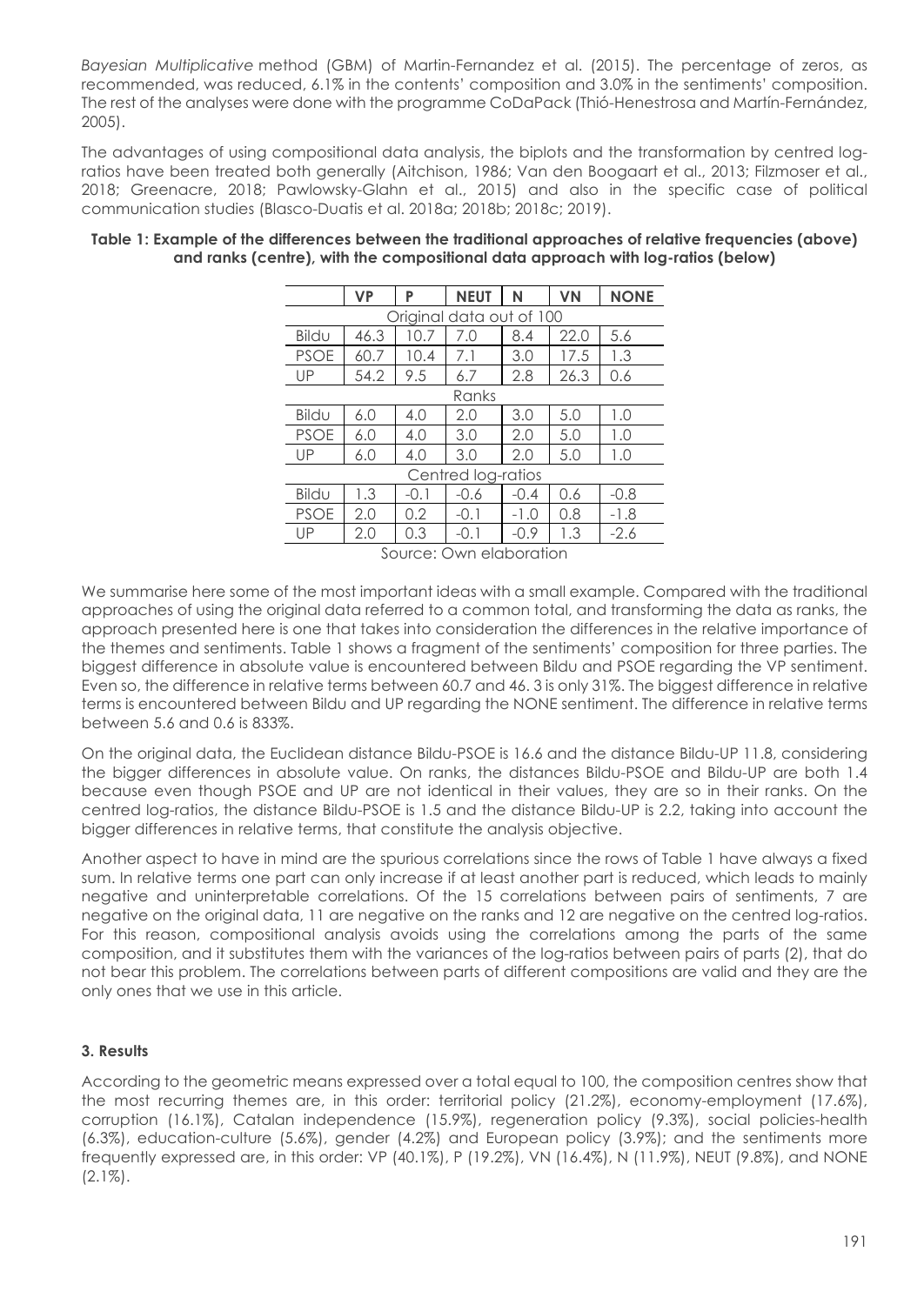The variance explained by the first two dimensions of the principal component analysis is 55%. A third dimension would allow to reach 71% at the cost of the visualisation of a two-dimensional graphic. As in any principal component analysis, the representation quality of each vector depends on its individual variance percentage explained by the first two dimensions, of which the mentioned 55% is only an average (Daunisi-Estadella et al., 2011). In this case, the contents worst represented are gender (24.6%) and educationculture (21.4%). The sentiments worst represented are P (3.4%) and N (16.7%). Their extremes and directions in the graphic must be interpreted with extreme caution. On the contrary, the following vectors are represented in an especially reliable way: the Catalan independence (72.6%), the territorial policy (77.5%), the corruption (60.8%), the social policies and health (66.9%), the regeneration policy (67.6%), the sentiments VP (56.3%) and the absence of sentiments -NONE (74.7%).

According to the proximities of the theme vector extremes, the pairs of themes that tend to move together in the different political parties are regeneration policy with corruption, European policy with Catalan independence, economy and employment with social policies and health, and economy and employment with territorial policy.

According to the proximities of the sentiment vector extremes, the sentiments that tend to move together in the different political parties are the central ones, that is, P, NEUT and N, even though, as we have mentioned, some of them are represented in the biplot with poor quality. The most prominent opposition is found between NONE and the rest all the others.

According to the orthogonal projections on the vectors represented with higher quality, the most notable associations between parties and themes are Cs, ERC, PDeCAT and PP with the Catalan independence; UP and PSOE with regeneration policies and corruption; and NC, CC, Bildu and EAJ-PNV with economyemployment and territorial policy. The most notable theme absences that are generally popular in particular parties are corruption in NC, CC, Bildu and EAJ-PNV; Catalan independence in NC, UP and Compromís; territorial policy in C's and UP; and economy-employment in PSOE, UP and C's.





Source: Own elaboration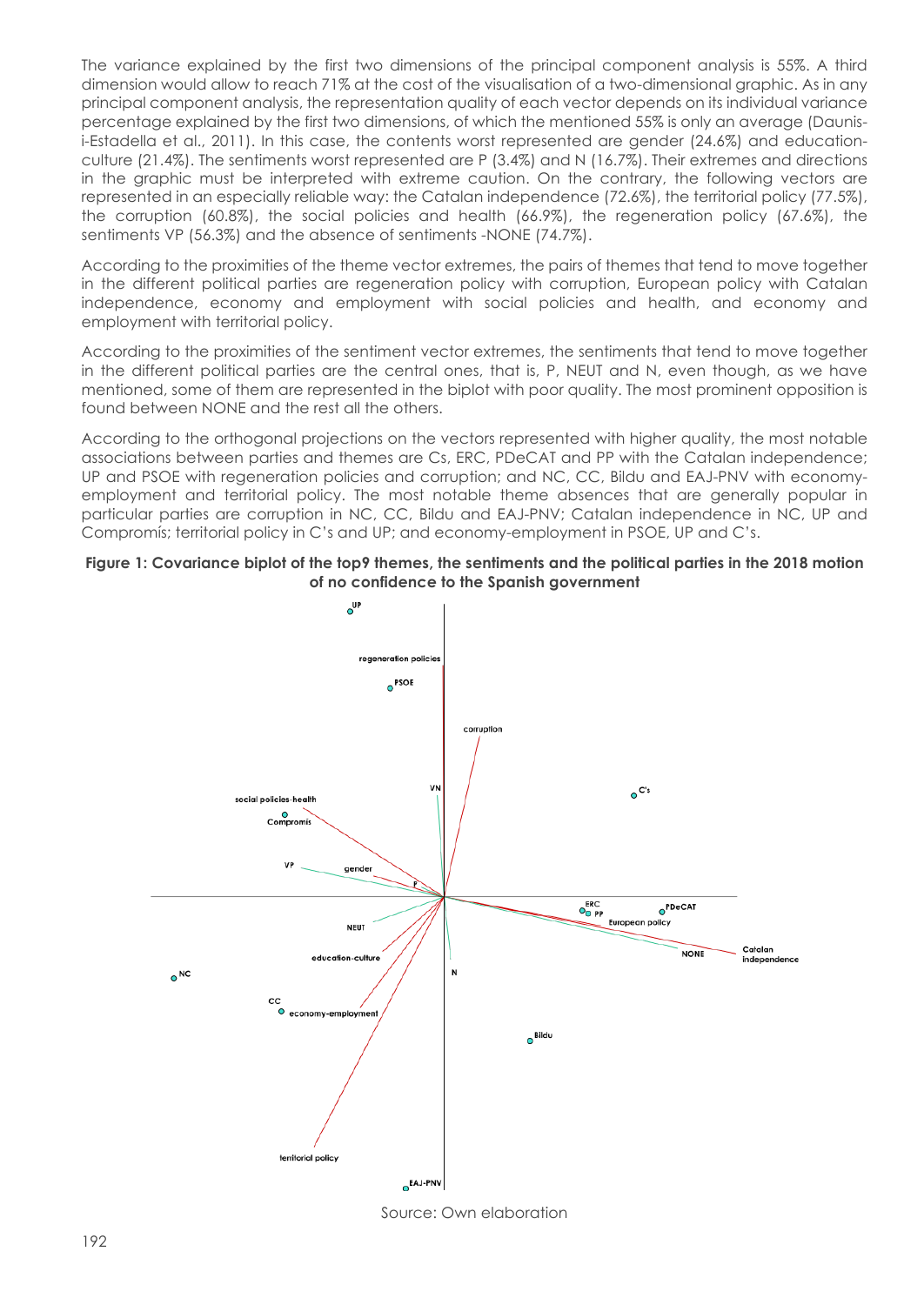According to the orthogonal projections, the most notable associations between parties and sentiments are C's, ERC, Bildu and PP with NONE; Compromís, UP, C's and PSOE with VN; and NC, UP, Compromís, PSOE and CC with VP. The most notable sentiment absences in parties are VP in C's, ERC, PDeCAT and PP; and VN in NC, CC, Bildu and EAJ-PNV.

As we have indicated, in this article we present for the first time a biplot of two compositions in the content analysis of political communication. As a novelty, this approach opens the door of interpreting as correlations the angles between parts of one composition and parts of another, and in our case to answer the question concerning which sentiments tend to be expressed by the parties in relation to which themes during their communication on Twitter.

Acute angles between vectors show the following notably positive correlations between themes and sentiments: VP with social policies-health; NONE with the Catalan independence and European policy; and VN with regeneration and corruption. Obtuse angles between vectors show the following notably negative correlations between themes and sentiments: VP with the Catalan independence and with European policy; VN with territorial policy; NEUT with corruption and NONE with social policy-health. The angles that are almost right indicate absence of relation. For example, to express VP sentiments is independent of whether the theme refers, or not, to corruption or regeneration, to express VN sentiments is independent of whether the theme refers, or not, to European policy.

## **4. Discussion**

As we pointed out before, there are several studies that have analysed the Twitter transmission data as a source of identifying current news and real-world events (Broersma and Graham, 2012; Thelwall et al., 2011; Neuman et al., 2014; Guo and Vargo, 2015; Calvo and Aruguete, 2020; Lee and Xu, 2018), concluding that the tendencies on Twitter are usually the most important events of the day and can be used to predict the news headlines. In our study, we detect that the themes that centered the debate of all the parties were, essentially, those that impelled PSOE to lead the 2018 motion of no confidence to the government. That is how the issues related to territorial policy, economy/employment, corruption and the Catalan independence were the central thematic axis of the parties' conversation, with approximately 70% of thematic coverage. In this way, we can confirm that the framework set by PSOE for the discussion on the motion of no confidence was, at the same time, the mark that centered the discussion of the political parties on Twitter.

At the level of the parties' sentiment (attribute agenda), the messages of positive or very positive sentiment (close to 60%) stand out clearly above the negative or very negative ones (a little over of 28%). A possible explanation to these data would be the expected supports that PSOE had in that moment in order to forward the motion, since it had potentially more parties in favour of it (UP, ERC, PDeCAT, PNV, Compromís, Bildu, NC), than against (PP, C's, UPN, FA). Yet, and as we noted in the previous chapter of the results, it is worth highlighting that the most representative sentiments among the political parties (that are usually associated and, therefore they move together) are those in the centre (P, NEUT and N).

In our study about the themes that focused the agenda it is also interesting to see the association established among certain themes. That is how we can clearly identify pairs of themes that are proportional between them, meaning that the more you talk about one theme, the more you talk about the other. This phenomenon is especially visible with the following pairs: regeneration policies and corruption, central axis of the motion debate; European policy and Catalan independence, clearly associated with the internationalisation of Catalan political conflict; economy/employment and social policy/health, focused in reversing the austerity policies of the government of Mariano Rajoy; the same as with economy/employment and territorial policy, associated with territorial inequalities and lack of regional investment.

In the link established between specific themes and political parties, it is interesting to comment the following associations: C's and PP vs. ERC and PDeCAT with the Catalan independence, where the first two parties maintain a position clearly contrary to the other two, but they are highly equivalent in terms of dedication on the theme; NC, CC, Bildu and EAJ-PNV with economy/employment and territorial policy, an association clearly connected with the traditional territorial demands of the nationalist parties about the investment in the region they represent; and finally, UP and PSOE with regeneration and corruption, which was not only the central programmatic axis of PSOE in defending the motion to the government, but it also was one of the elements of the opposition in the years of the government of Mariano Rajoy.

The notable correlations between sentiments and themes also contribute with some interesting results to comment about the development of the second level agenda. While it is true that the general perception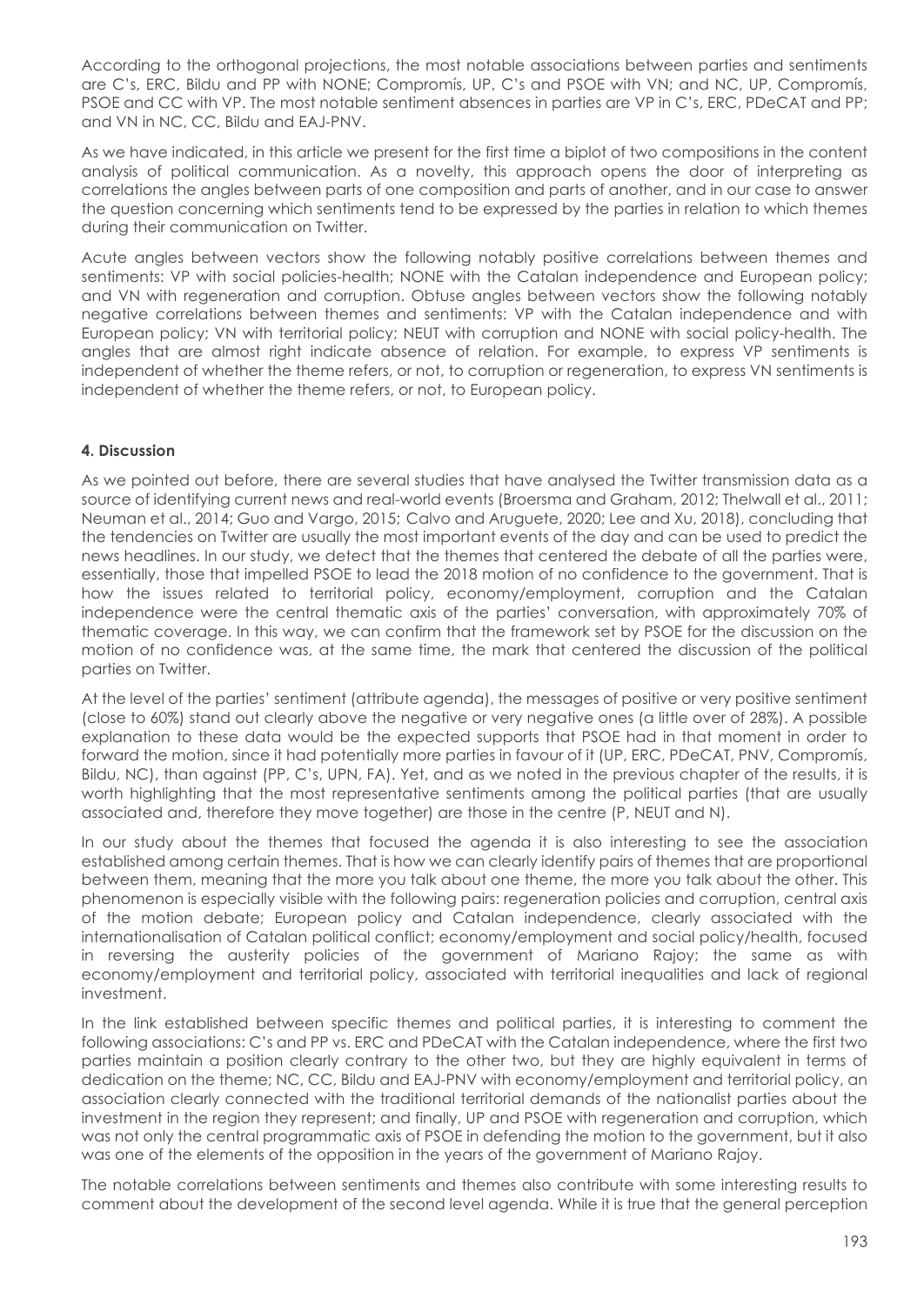about the Catalan independence theme is such that in the last years has raised highly polarised debates as far as the derived sentiments are concerned, in the case that concerns us of the agenda-*setters* on Twitter, a tone of neutrality predominated among the parties during the motion. On the contrary, themes like social policies-health (VP) or regeneration and corruption (VN), maintained their logic -as established by the socio-political debate of the country- in capturing extreme sentiments. This phenomenon is strengthened by certain absences of relation as for example NEUT with corruption.

Precisely in the theme of corruption (as well as that of regeneration, that as we have commented they appear to be closely related) it is interesting to have a pause for thought in the analysis of its components, since the representation of the leitmotif that impulses the motion on behalf of PSOE can be observed in it. The parties associated in the most notable way with this theme and with a sentiment of VN are UP and PSOE, followed by C's and Compromís. On the other hand, PSOE and some parties that would support the motion (UP and Compromís) would also wish that the substitute government would be more sensitive to social policies, health, gender and equality, themes on which the sentiment VP was expressed. On the contrary, those who are further away from this alliance are the nationalist parties like Bildu, CC, NC and PNV (especially focused on the themes of territorial policy and with a sentiment more N than VN concerning corruption). Meanwhile, PP has a very close position (both at the thematic and sentiment level) to the Catalan independence formations of ERC and PDeCAT. In this sense, corruption is not a priority theme for those three parties, but they focus, and from NONE sentiment, in the themes of Catalan Independence and European policy. From all this, we are able to verify that while the motion was presented to suspend the functions of a government, whose party had just been condemned for corruption, the same governing party (PP) hid behind the Catalan independence frame in order to avoid the main theme of the motion of no confidence.

These results respond to our initial intention to achieve a visualisation of compositional data that would allow us to represent the attribute agenda, by advancing the representation of the agenda and the agenda-*setters* as political parties, towards the visualisation of the sentiments connected to the messages published on Twitter. With that, not only have we managed to map which parties emphasize which contents or which themes or parties are more or less similar to each other, but we have also incorporated, in this compositional study concerning the agenda, the sentiment analysis. Therefore, we consider the method's capacity of sentiment visualisation and study in the scene of the attribute agenda proven, being especially relevant for its ability to prioritise the relativity of the elements under study.

## **5. Conclusions**

In this article we present a sentiment analysis on the discussion over Twitter, by the main political parties concerning the 2018 motion of no confidence to the government of Spain. We extract and analyse compositionally 2824 tweets, as well as their associated sentiments, that were posted by the political parties represented at the Deputy Congress. In particular, we develop, document and apply a methodological approach which is innovative in the field of sentiment analysis concerning political communication, systematising its application in order to achieve the visualisation of those sentiments in the narration of the political parties, and on the various topics of the agenda exposed on Twitter.

In the of 2018 motion of no confidence to the Spanish government, we find that:

- 70% of the parties' conversation on Twitter on the motion of no confidence was centred on only four themes (territorial policy, economy/employment, corruption and Catalan independence). Those themes, that served PSOE as "red" lines in order to put forward this motion, were the framework of the discussion on Twitter by the political parties.
- The predominant sentiment in the parties' messages was more positive (60%) than negative (28%), an atmosphere clearly associated with the fact that there are more parties potentially in favour of the motion and, therefore, wishing that it would all end up moving forward.
- There are certain groups of themes that are more associated among them than with others, and at the same time they are also associated with certain groups of parties. In this line the following stand out: C's, PP, ERC and PDeCAT with Catalan independence; NC, CC, Bildu and EAJ-PNV with economy/employment and territorial policy; and finally, UP and PSOE with regeneration and corruption.
- The sentiments more equitably distributed in the messages of the parties tend more towards the centre (P, NEUT and N), than the extremes (VP, VN).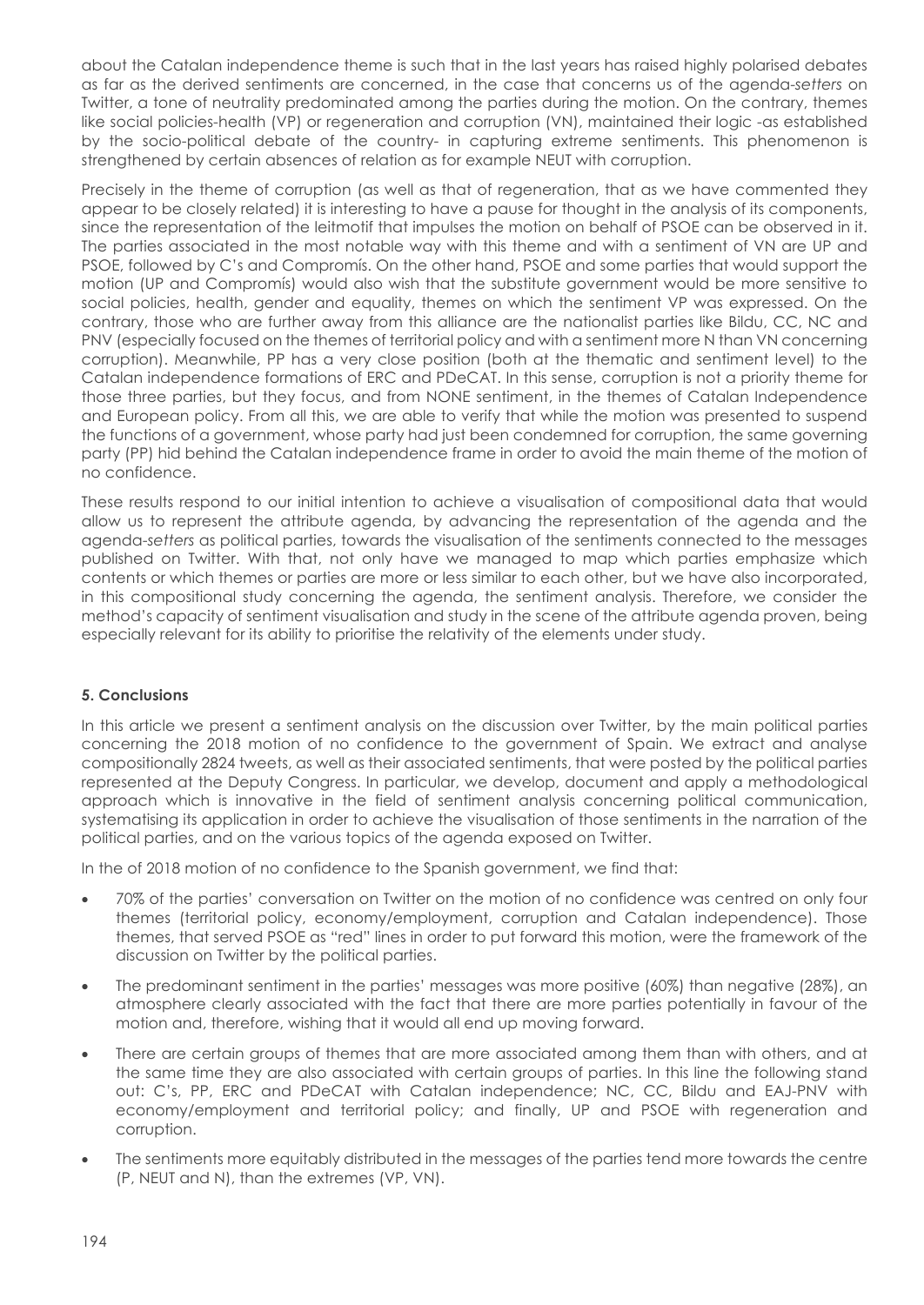- It is remarkable that the theme "Catalan independence" which has raised big sentiment polarities in the public debate, would reach a clear tone of neutrality in the case of the parties' debate for the motion of no confidence on Twitter.
- Regarding the previous point, PP has a very close position (both at the thematic and sentiment level) to the Catalan independence formations of ERC and PDeCAT. In this sense, corruption is not the desirable frame for those three parties, but they displace the agenda towards the themes of Catalan independence and European policy.

Likewise, by applying CoDa to the sentiment analysis of the agenda on Twitter, we have been able to test the viability of the method concerning its visualisation and study, focusing the analysis on the relative importance of each theme of the agenda (content), about each party (agenda-*setter*) and for each sentiment (attribute agenda).

In this way, the application of the method to the present case study, has allowed us to visualise and study the second level agenda (or attribute agenda). Through the sentiment analysis we have been able to confirm how the main attributes (VP, P, NEUT, N or VN) are linked to the themes that shaped the agenda and for each party. Thus, and in line to what was presented in the methodological possibilities, the application of CoDa upon two compositions -which for the case we are engaged with is the second level agenda- has proved its valuable contribution to visualise and learn in a compositional way the relations among agenda-*setters/*parties (points), themes of the agenda (vectors) and sentiments (angles). For this last aspect in particular, the sentiments analysed through angles, we note that the acute angles indicate a positive correlation between the theme and the sentiment, and the obtuse angles a negative one.

It is noteworthy, and as a limitation that we have already described in the methodological development, that the studies in this field should centre, as a priority, in the main themes of the agenda, since those themes with little or no recurrence, increase the zeros and, for that reason, hinder the calculation of logratios. In fact, the Bayesian imputation for count zeros is no longer reliable when the percentage of zeros is elevated (Martin-Fernandez et al., 2015) and other methods like correspondence analysis become preferable to the compositional methods (Greenacre, 2018). Also, it is highly recommended that the two compositions should be itemised in numbers of parts of the same order of magnitude, since otherwise one of the two compositions would dominate the analysis and distort the visualisation.

This article represents the first proven experience of CoDa of two compositions of the agenda (second level study, or attributes, through sentiments) in the field of political communication. The CoDa methodology goes far beyond data visualisation. For example, a compositional cluster analysis can classify both themes and agenda-*setters* when there is large number of them or cross the agenda-*setter* classification by themes with the classification by sentiments. If longitudinal data is available, the agenda-*setters* may appear in the biplot as trajectories depending on the evolution of their predominant themes, or the agenda can be statistically modelled at a given moment from the agenda at an earlier moment. The repertoire of compositional methods expands rapidly as most of the statistical methods now have their compositional equivalent (Van den Boogaart et al., 2013; Egozcue and Pawlowsky-Glahn, 2016; Filzmoser et al., 2018; Greenacre, 2018; Pawlowsky-Glahn et al., 2015), and with it the further research opportunities focused on the relative importance of themes, issuers and/or attributes.

#### **6. Acknowledgement**

The research has been financed with the grants of the Generalitat de Catalunya (COSDA: 2017SGR656), of the Ministerio de Ciencia, Innovación y Universidades/FEDER (CODAMET: RTI2018-095518-B-C21), and of the Ministerio de Sanidad, Consumo y Bienestar Social (CIBER: CB06/02/1002).

We thank Stella Eliadou for her translation and linguistic technical assistance.

#### **7. References**

[1] Ahmadian, S., Azarshahi, S. & Paulhus, D.L. (2017). Explaining Donald Trump via communication style: Grandiosity, informality, and dynamism. *Personality and Individual Differences*, *107*, 49–53. http://doi.org/f9pgfd

[2] Aitchison, J. (1986). *The statistical analysis of compositional data. Monographs on statistics and applied probability*. London: Chapman and Hall.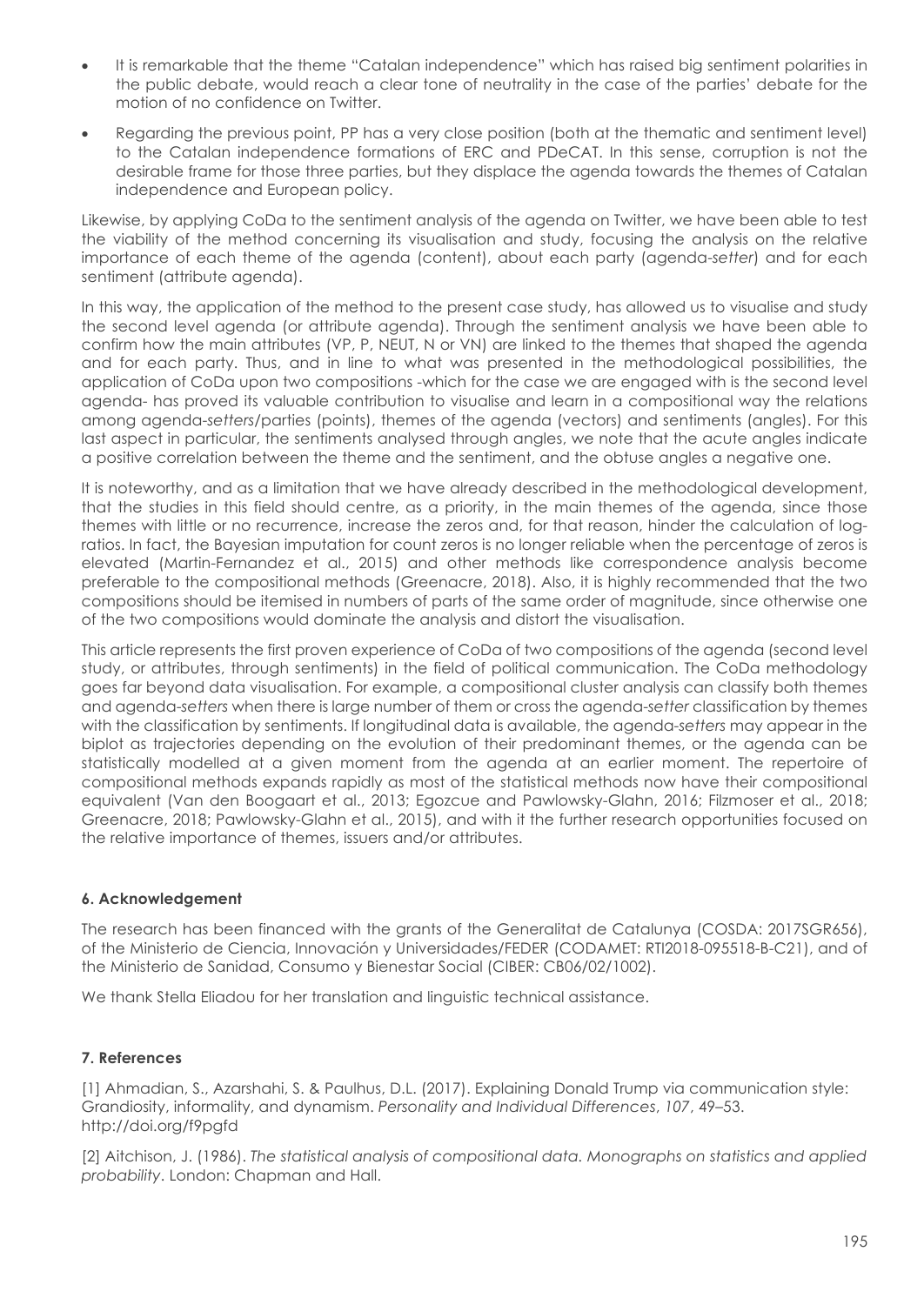[3] Aitchison, J. & Greenacre, M. (2002). Biplots of compositional data. *Journal of the Royal Statistical Society: Series C (Applied Statistics)*, *51*(4), 375–392. http://doi.org/bck69d

[4] Berelson, B. (1952). *Content analysis in communication research*. New York: Hafner.

[5] Blasco-Duatis, M., Coenders, G. & Saez, M. (2018a). Compositional visualization of intermedia agenda setting by the main media groups and political parties in the Spanish 2015 General Elections. *Revista Latina de Comunicación Social*, *1*(73), 264–292. http://doi.org/dpgb

[6] Blasco-Duatis, M., Coenders, G. & Sáez, M. (2018b). Representación composicional (CoDa) de la agenda-setting de los opinantes sobre política en la prensa escrita española durante las Elecciones Generales de 2015. *Estudios sobre el Mensaje Periodístico*, *24*(2), 1121–1146. http://doi.org/dpgc

[7] Blasco-Duatis, M., Sáez-Zafra, M. & Fernández-García, N. (2018c). Compositional representation (CoDa) of the agenda-setting of the opinion makers on politics in the main Spanish media groups in the 2015 General Elections. *Communication & Society*, *31*(2), 1–23. https://doi.org/10.15581/003.31.2.1-23

[8] Blasco-Duatis, M., Coenders, G., Sáez, M., Fernández.García, N. & Cunha, I. (2019). Mapping the agenda-setting theory, priming and the spiral of silence in twitter accounts of political parties. *International Journal of Web Based Communities*, *15*(1), 4–24. http://doi.org/dpgd

[9] Broersma, M. & Graham, T. (2012). Social media as beat: Tweets as a news source during the 2010 British and Dutch elections. *Journalism Practice*, *6*(3), 403–419. http://doi.org/gdqc56

[10] Van den Boogaart, K.G. & Tolosana-Delgado, R. (2013). *Analyzing Compositional Data with R*. Berlin: Springer.

[11] Calderon, N. A., Fisher, B., Hemsley, J., Ceskavich, B., Jansen, G., Marciano, R. & Lemieux, V.L. (2015). Mixed-initiative social media analytics at the World Bank: Observations of citizen sentiment in Twitter data to explore "trust" of political actors and state institutions and its relationship to social protest. *2015 IEEE International Conference on Big Data*, (pp. 1678–1687). http://doi.org/dpgf

[12] Calvo, E. & Aruguete, N. (2020). *Fake news, burbujas, trolls y otros encantos. Cómo funcionan (para bien y para mal) las redes sociales*. Buenos Aires: Siglo veintiuno editores.

[13] Conway, B., Kenski, K. & Wang, D. (2015). The rise of Twitter in the political campaign: Searching for intermedia agenda-setting effects in the presidential primary. *Journal of Computer*-*Mediated Communication*, *20*(4), 363–380. http://doi.org/f7kr8b

[14] Daunis-i-Estadella, J., Thió-i-Fernández-de-Henestrosa, S. & Mateu-i-Figueras, G. (2011). Two more things about compositional biplots: quality of projection and inclusion of supplementary elements. In J.J. Egozcue, R. Tolosana-Delgado & M.I. Ortego (Eds.), *Proceedings of the 4th International Workshop on Compositional Data Analysis* (pp. 1-14). Available at http://bit.ly/2W0azYK

[15] Egozcue, J. J., & Pawlowsky-Glahn, V. (2016). What are compositional data and how should they be analyzed? *Boletín de Estadística e Investigación Operativa, 32*(1), 5-29.

[16] Fan, W. & Gordon, M.D. (2014). The Power of Social Media Analytics. *Communication of the ACM*, *57*(6), 74–81. http://doi.org/dpgg

[17] Ferrer-Rosell B. & Marine-Roig, E. (2020). Projected versus perceived destination image. *Tourism Analysis*, 25. http://doi.org/dpgh

[18] Ferrer-Rosell, B., Martin-Fuentes, E. & Marine-Roig, E. (2019). 'Do hotels talk on Facebook about themselves or about their destinations?', In J. Pesonen & J. Neidhardt (Eds.), *Information and Communication Technologies in Tourism 2019* (pp. 344-356). Cham: Springer.

[19] Ferrer-Rosell, B., Coenders, G. & Martin-Fuentes, E. (2020a). Compositional data analysis in e-tourism research. What TripAdvisor reviews complain about hotels in Barcelona?. In X. Zheng, M. Fuchs, U. Gretzel & W. Höpken (Eds.) *Handbook of E-Tourism*. Deutschland: Springer Nature.

[20] Ferrer-Rosell, B., Martin-Fuentes, E. & Marine-Roig, E. (2020b). Diverse and emotional: Facebook content strategy by Spanish hotels. *Journal of Information Technology & Tourism*, *22*(4), 53–74. http://doi.org/dw85

[21] Ferrer-Rosell, B., Martin-Fuentes, E., Vives-Mestres, M. & Coenders, G. (2020c). 'When size does not matter: compositional data analysis in marketing research', In R. Nunkoo, V. Teeroovengadum & C. Ringle (Eds.), *Handbook of Research Methods for Marketing Management*, in press.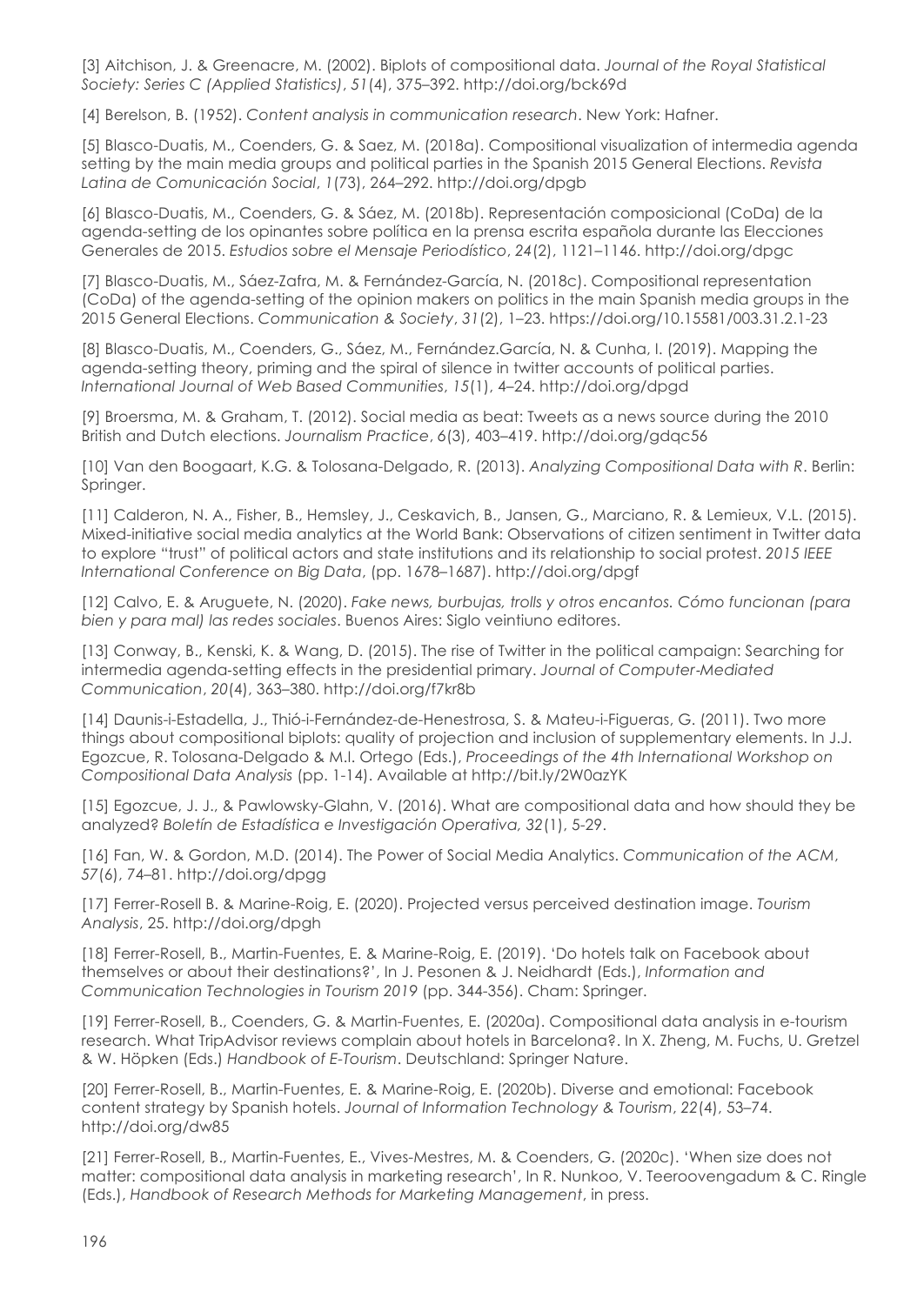[22] Filzmoser, P., Hron, K. & Templ, M. (2018). *Applied Compositional data Analysis with Worked Examples in R. New York: Springer.* 

[23] Graham, T., Jackson, D. & Broersma, M. (2016). New platform, old habits? Candidates use of Twitter during the 2010 British and Dutch general election campaigns. *New Media & Society*, *18*(5), 765–783. http://doi.org/cv2q

[24] Greenacre, M. (2018). *Compositional data analysis in practice*. New York: Chapman and Hall/CRC press.

[25] Golbeck, J., Grimes, J.M., & Rogers, A. (2010). Twitter use by the U.S. Congress. *Journal of the American Society for Information Science and Technology*, *61*(8), 1612–1621. http://doi.org/czr5b8

[26] Guo, L., Rohde, J. A., & Wu, H. D. (2018). Who is responsible for Twitter's echo chamber problem? Evidence from 2016 U.S. election networks. Information*. Communication & Sociery*, *21*(12), 234–251. http://doi.org/gfdbqn

[27] Guo, L. & Vargo, C. (2015). The power of message networks: A big-data analysis of the network agenda setting model and issue ownership. *Mass Communication and Society, 18*(5), 557-576. http://doi.org/dxb2

[28] Jungherr, A. (2014). Twitter in politics: A comprehensive literature review. *Social Science Research Network*. Available at http://bit.ly/2TOsOgZ

[29] Jungheer, A. (2016). Twitter use in election campaigns: A systematic literature review. *Journal of Information Technology & Politics*, *13*(1), 72–91. http://doi.org/gf6bss

[30] Kayser, V. & Bierwisch, A. (2016). Using Twitter for Foresight: An Opportunity?. *Futures*, *84*(Part A), 50– 63. http://doi.org/f9jc6z

[31] Krippendorff, K. (2004). Content qnalysis: An introduction to its methodology. Sage: Thousand Oaks.

[32] Kušen, E., Strembeck, M., Cascavilla, G. & Conti, M. (2017). On the influence of emotional valence shifts on the spread of information in social networks. *Proceedings of the 2017 IEEE/ACM International Conference on Advances in Social Net-works Analysis and Mining 2017*, 321–324. http://doi.org/dpgj

[33] Kynčlová, P., Filzmoser, P. & Hron, K. (2016). Compositional biplots including external noncompositional variables. *Statistics*, *50*(5), 1132–1148. http://doi.org/dpgk

[34] Lee, J. & Xu, W. (2018). The more attacks, the more retweets: Trump's and Clinton's agenda setting on Twitter. *Public Relations Review, 44*(2), 201-213. http://doi.org/dxb3

[35] Marine-Roig, E. & Ferrer-Rosell, B. (2018). Measuring the gap between projected and perceived destination images of Catalonia using compositional analysis. *Tourism Management*, 68, 236–249. http://doi.org/dpgm

[36] Martin-Fernandez, J.A., Hron, K., Templ, M., Filzmoser, P. & Palarea-Albaladejo, J. (2015). Bayesianmultiplicative treatment of count zeros in compositional data sets. *Statistical Modelling*, *15*(2), 134–158. http://doi.org/dpgn

[37] McCombs, M. & Shaw, D. (1972). The agenda-setting function of mass media*. Public Opinion Quarterly*, *36*(2), 176–187. http://doi.org/dnd7p4

[38] McCombs, M. (2004). Setting the agenda. Cambridge: Polity Press.

[39] Meraz, S. (2009). Is there an elite hold? Traditional media to social media agenda setting influence in blog networks. *Journal of Computer Mediated Communication*, *14*(3), 682–707. http://doi.org/d79bmf

[40] Moreno-Ortiz, A. & Pérez Hernández, C. (2013). Lexicon-Based Sentiment Analysis of Twitter Messages in Spanish. *Procesamiento del Lenguaje Natural*, 50, 93–100. http://hdl.handle.net/10045/27869

[41] Neuman, W., Guggenheim, L., Jang, S. & Bae, S.Y. (2014). The dynamics of public attention: Agendasetting theory meets Big Data. *Journal of Communication*. *64*(2), 193-214. http://doi.org/f5x3nb

[42] Palarea-Albaladejo, J. & Martín-Fernández, J.A. (2015). zCompositions—R package for multivariate imputation of left-censored data under a compositional approach. *Chemometrics and Intelligent Laboratory Systems*, 143, 85–96. http://doi.org/f696n3